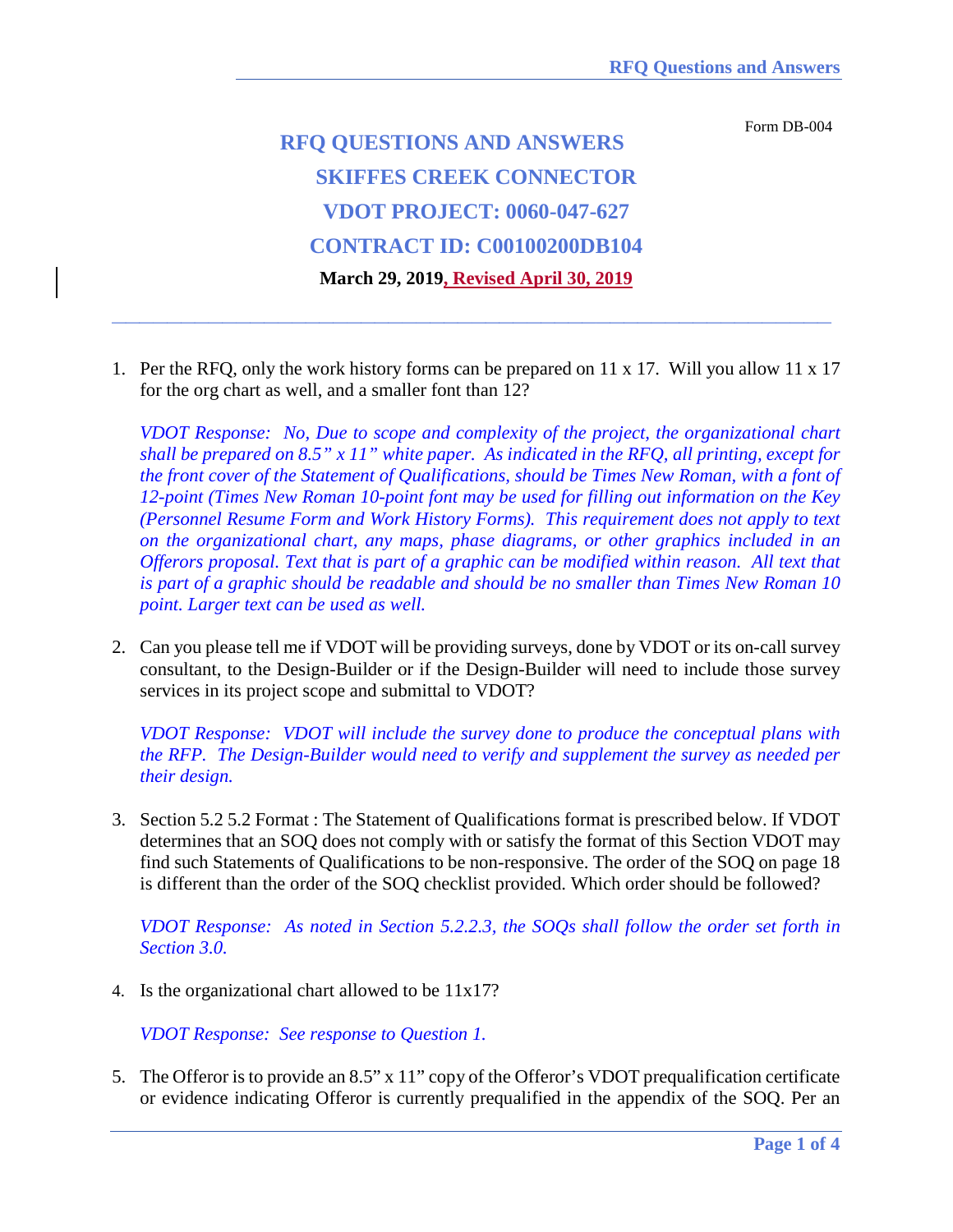email received from the prequalification department, certificates are no longer issued. Is a copy of the list of prequalified vendors acceptable?

*VDOT Response: A copy of the current listing of the Firm's prequalification posted on VDOT's website is acceptable. This will be addressed in an upcoming addendum.*

6. Please provide any preliminary information on existing geotechnical conditions.

*VDOT Response: The geotechnical study is ongoing. Information related to geotechnical conditions including the Geotechnical Data Report (GDR) will be provided with the RFP.*

7. As per the preproposal information meeting, what process will VDOT follow to entertain and potentially approve innovative intersection alternatives during the RFP stage? Does VDOT intend to consider ATCs, Proprietary Meetings or Confidential Q&A?

*VDOT Response: Proprietary meetings will be held for confidential proposal related discussions during the RFP stage. The Formal Alternative Technical Concepts (ATC) Process will not be used for this project.*

8. The RFQ states that VDOT will coordinate the adjustment of the transmission and distribution facilities. Please confirm that this includes the environmental studies and permitting associated with these relocations. Please confirm that there will be no required alignment shifts or any coordination associated with these utilities needed from the design-build team. Please provide a schedule for design and relocation of the facilities and confirm that delays to that schedule will not be the responsibility of the design-build team.

*VDOT Response: VDOT is only coordinating the adjustment of the Dominion Energy Transmission and Distribution Facilities located within the 200' VEPCO Easement identified on the Preliminary Plans. Dominion Energy will be required to obtain any necessary environmental permits or studies associated with this adjustment. The proposed relocation plan and schedule will be provided with the RFP.*

9. Please confirm that the Team's Organization Chart can be submitted on 11"x17" paper

*VDOT Response: See response to Question 1.*

10. Will the scope of the project include any landscaping requirements?

*VDOT Response: This project will only include the VDOT roadside development with no additional landscaping. In addition to roadside development, landscaping requirements related to replanting/restoration will be included as part of this project. Requirements will be included in the RFP.*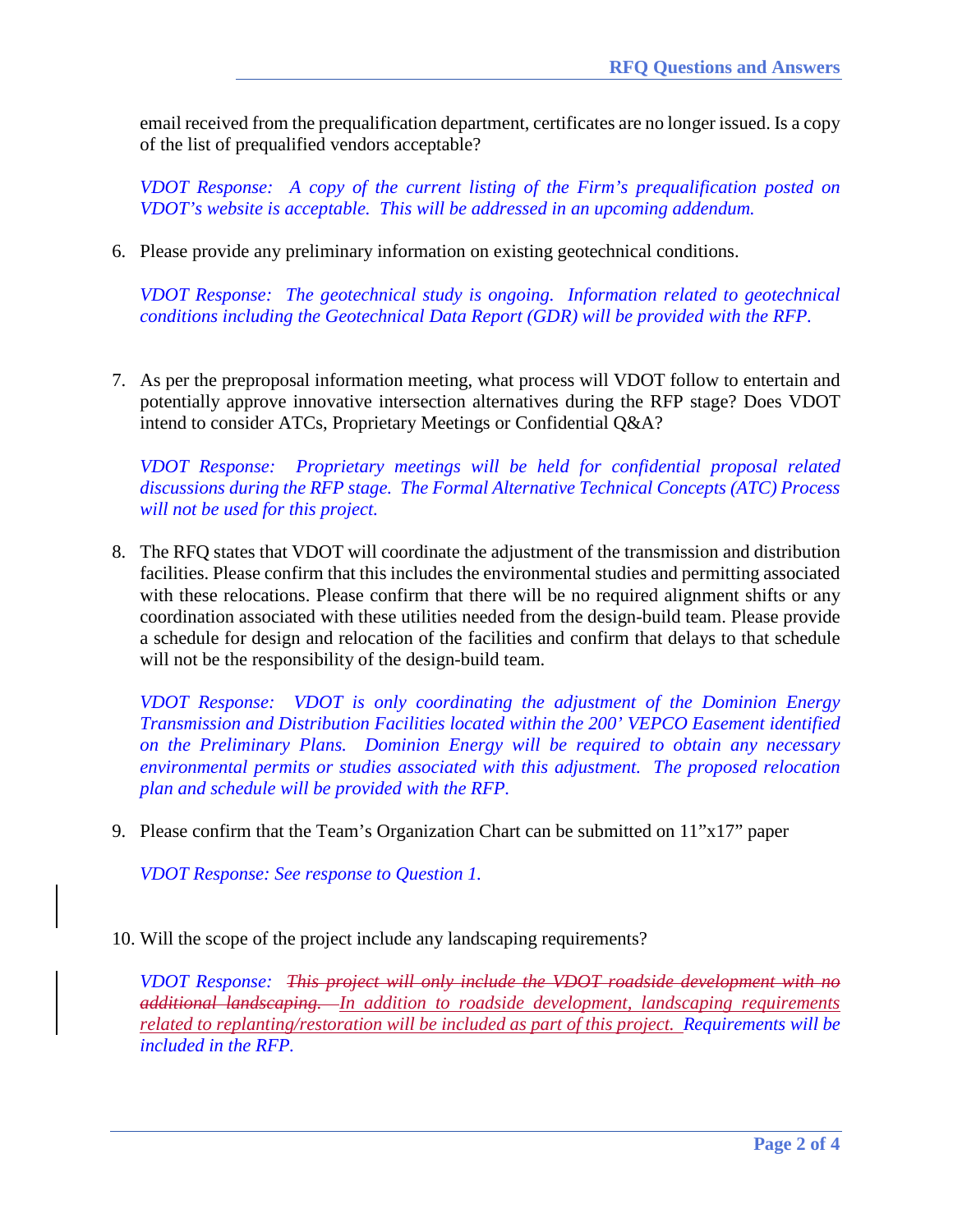11. With other ongoing VDOT pursuits, would VDOT consider a 4-30-19 SOQ submittal date in lieu of the current 4-23-19 SOQ submittal date?

*VDOT Response: The SOQ submission date will be changed to April 30, 2019. This will be included in an upcoming addendum.*

12. What third party coordination will be required with James City County and Newport News?

*VDOT Response: As noted in Section 2.2, Third Party coordination is the responsibility of the Design-Builder. Any specific Third Party coordination related to the Project will be included in the RFP.*

13. Please confirm betterments for State and County owned property is excluded from DB responsibility.

*VDOT Response: The Design-Builder shall be responsible for all coordination of any betterments required for the Project. Betterments will not be part of the Offeror's Price but will be reimbursed to the Design-Builder through agreement with the requesting owner.*

14. What is the completion date for the relocation of the overhead power lines?

*VDOT Response: The proposed relocation plan and schedule will be provided with the RFP.*

15. Please provide the planned vertical clearance/rise elevation and location for the relocated power lines? Please provide the Minimum vertical from the roadway to the relocated power lines?

*VDOT Response: The proposed relocation plan, schedule, and minimum vertical clearance requirements will be provided with the RFP.*

16. Will the borings and geotechnical testing be performed, completed, and provided to the teams prior to RFP?

*VDOT Response: See response to Question 6.*

17. Will VDOT provide the digital file for the wetland and WOUS delineation? Will VDOT provide digital copies of the Technical Reports prepared in support of the NEPA process?

*VDOT Response: The Wetland delineation file will be provided with the RFP. The Technical Reports from the NEPA process are located at: http://www.virginiadot.org/projects/hamptonroads/skiffes\_creek.asp.*

18. With regard to Addendum #2. Short listed proposers are now allowed to take borings and perform soil investigations in the cross hatched area as shown on Exhibit 1-2 of the Geotechnical Investigation dated 4/19/19. Thank you , however, whether we take the borings